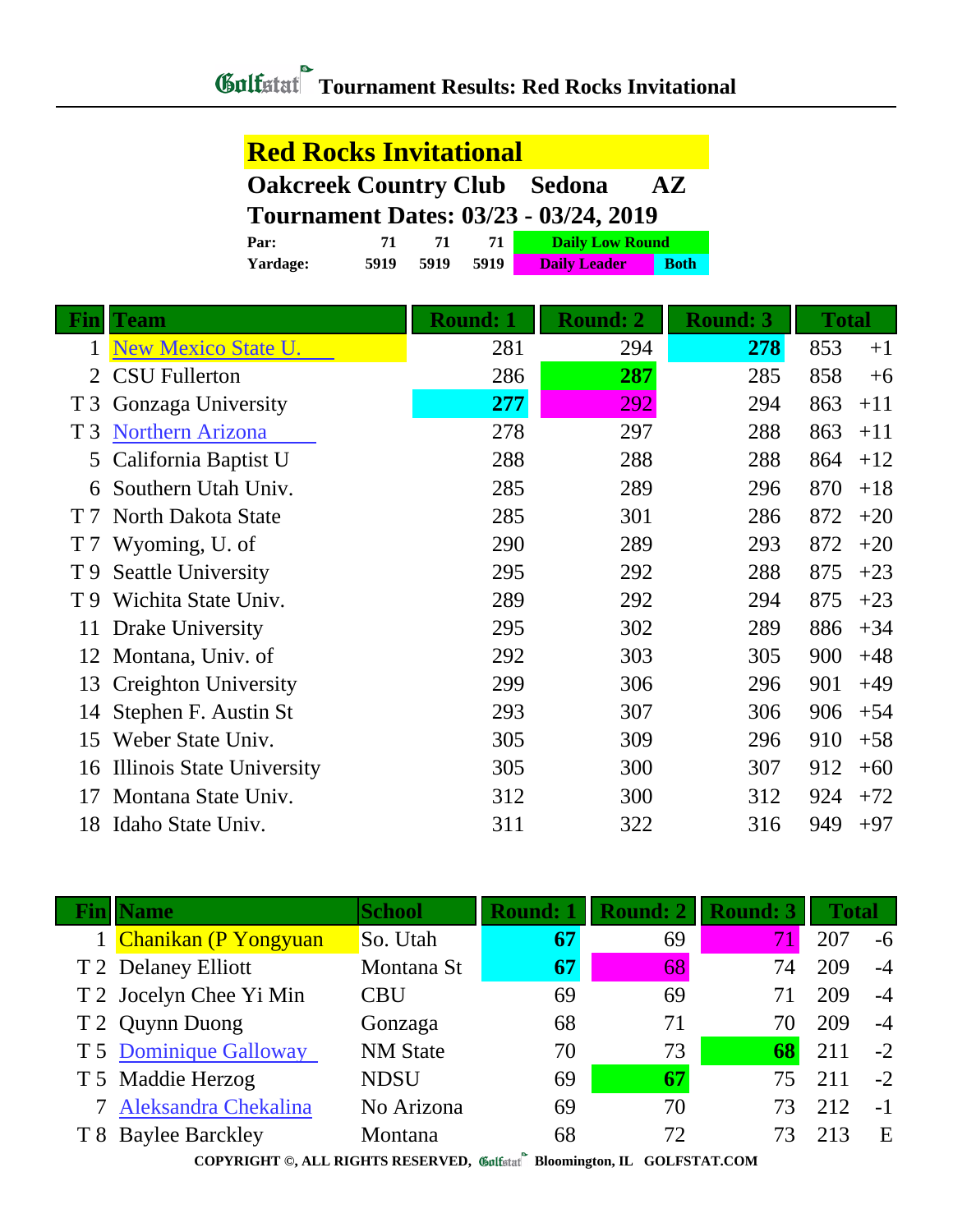# *Gulfatat* Tournament Results: Red Rocks Invitational

| Finl           | <b>Name</b>               | <b>School</b>   | <b>Round: 1</b> | <b>Round: 2</b> | <b>Round: 3</b> | <b>Total</b> |      |
|----------------|---------------------------|-----------------|-----------------|-----------------|-----------------|--------------|------|
| T 8            | <b>Kehler Koss</b>        | <b>NM</b> State | 71              | 71              | 71              | 213          | E    |
| T <sub>8</sub> | Lisa Djerf                | Fullerton       | 68              | 72              | 73              | 213          | E    |
| T 11           | <b>Chantal Dueringer</b>  | <b>NM</b> State | 71              | 75              | 68              | 214          | $+1$ |
| T 11           | Elsa Lundquist            | Fullerton       | 73              | 70              | 71              | 214          | $+1$ |
| T 11           | Erin Sargent              | Wyoming         | 70              | 73              | 71              | 214          | $+1$ |
| T 11           | Felicia Medalla           | Fullerton       | 72              | 74              | 68              | 214          | $+1$ |
|                | T 11 Linette Chua         | SeattleU        | 69              | 77              | 68              | 214          | $+1$ |
| 16             | <b>Suthavee Chanachai</b> | <b>NM</b> State | 69              | 75              | 71              | 215          | $+2$ |
| T 17           | Alexandra Batista         | <b>SFA</b>      | 68              | 79              | 69              | 216          | $+3$ |
| T 17           | <b>Ashley Croft</b>       | No Arizona      | 70              | 76              | 70              | 216          | $+3$ |
| T 17           | Haeri Lee                 | Drake           | 70              | 75              | 71              | 216          | $+3$ |
| T 17           | Jessica Mangrobang        | Gonzaga         | 73              | 69              | 74              | 216          | $+3$ |
| T 21           | Angela (Yuqin) Xu         | <b>NM</b> State | 72              | 72              | 73              | 217          | $+4$ |
| T 21           | Eliska Kocourkova         | No Arizona      | 72              | 71              | 74              | 217          | $+4$ |
| T 21           | Emma Groom                | <b>NDSU</b>     | 76              | 71              | 70              | 217          | $+4$ |
| T 21           | Erica Wang                | <b>CBU</b>      | 73              | 74              | 70              | 217          | $+4$ |
| T 21           | Federica Torre            | Gonzaga         | 67              | 75              | 75              | 217          | $+4$ |
| T 21           | Hana Mirnik               | Wichita St      | 73              | 70              | 74              | 217          | $+4$ |
| T 21           | <b>Pauline Welker</b>     | Fullerton       | 73              | 71              | 73              | 217          | $+4$ |
| T 28           | <b>Emma Reyes</b>         | No Arizona      | 67              | 80              | 71              | 218          | $+5$ |
| T 28           | Gavrilla Arya             | Wichita St      | 71              | 76              | 71              | 218          | $+5$ |
| T 30           | <b>Alexis Thomas</b>      | <b>NDSU</b>     | 69              | 76              | 74              | 219          | $+6$ |
|                | T 30 Kamonwan Prasurtwong | So. Utah        | 76              | 71              | 72              | 219          | $+6$ |
|                | T 30 Krystal Hu           | SeattleU        | 77              | 69              | 73              | 219          | $+6$ |
|                | T 30 Megan Knadler        | Wyoming         | 73              | 75              | 71              | 219          | $+6$ |
|                | T 30 Michelle Ledermann   | Wichita St      | 69              | 74              | 76              | 219          | $+6$ |
|                | T 35 Erica Lautensack     | <b>SFA</b>      | 73              | 69              | 78              | 220          | $+7$ |
|                | T 35 Katie Allen          | Creighton       | 73              | 73              | 74              | 220          | $+7$ |
|                | T 35 Kimberlee Tottori    | SeattleU        | 72              | 74              | 74              | 220          | $+7$ |
|                | T 35 Kristyna Abrahamova  | <b>CBU</b>      | 73              | 74              | 73              | 220          | $+7$ |
|                | T 35 Samantha Martirez    | <b>CBU</b>      | 73              | 72              | 75              | 220          | $+7$ |
|                | T 35 Taylor McCorkle      | <b>NDSU</b>     | 73              | 77              | 70              | 220          | $+7$ |
|                | T 41 Amelia Lee           | Creighton       | 72              | 78              | 71              | 221          | $+8$ |
|                | T 41 Caitlyn Skavdahl     | Wyoming         | 72              | 73              | 76              | 221          | $+8$ |
|                | T 41 Yifei Wang           | <b>CBU</b>      | 74              | 73              | 74              | 221          | $+8$ |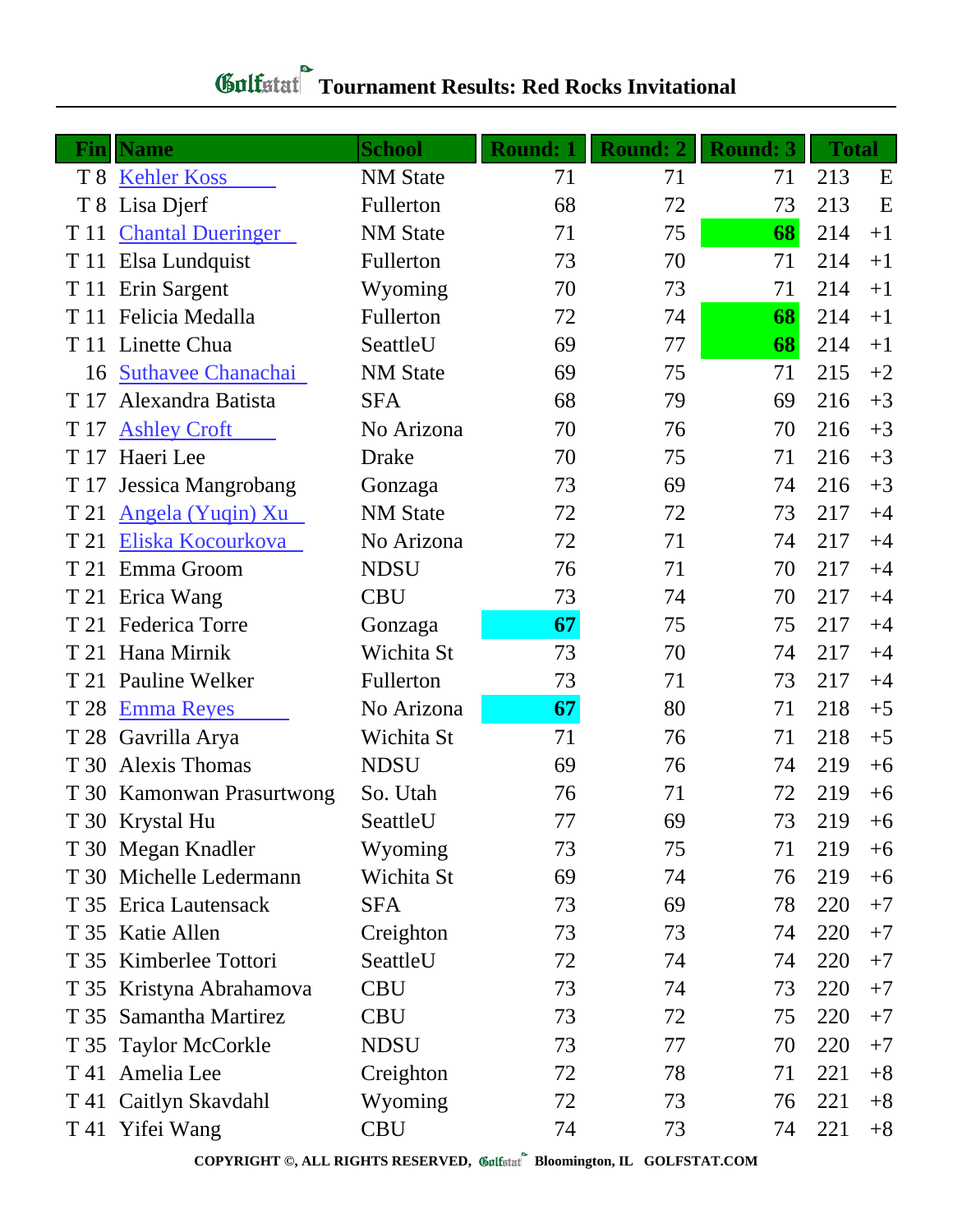# *Gulfatat* Tournament Results: Red Rocks Invitational

|      | <b>Fin</b>   Name         | <b>School</b> | <b>Round: 1</b> | <b>Round: 2</b> | <b>Round: 3</b> | <b>Total</b> |
|------|---------------------------|---------------|-----------------|-----------------|-----------------|--------------|
|      | T 44 Kristen Giles        | <b>Drake</b>  | 76              | 73              | 73              | 222<br>$+9$  |
|      | T 44 Lindsay Aleman       | So. Utah      | 72              | 75              | 75              | 222<br>$+9$  |
|      | T 44 Samantha Hui         | Wyoming       | 75              | 70              | 77              | 222<br>$+9$  |
|      | T 47 Francesca Santoni    | Gonzaga       | 71              | 77              | 75              | $223 + 10$   |
|      | T 47 Gabby DeNunzio       | Weber St.     | 74              | 76              | 73              | $223 + 10$   |
|      | T 47 Kaylee Knadler       | Wyoming       | 75              | 73              | 75              | $223 + 10$   |
| T 47 | Sierra Bennion            | <b>NDSU</b>   | 69              | 82              | 72              | $223 + 10$   |
| T 47 | <b>Texie Petchel</b>      | Fullerton     | 73              | 74              | 76              | $223 + 10$   |
|      | 52 Launa Wilson           | So. Utah      | 75              | 71              | 78              | $224 + 11$   |
|      | T 53 Laine Evans          | Wichita St    | 76              | 75              | 74              | $225 + 12$   |
|      | T 53 Sofia Rodriguez Todd | Montana St    | 78              | 76              | 71              | $225 + 12$   |
| T 55 | Annika Chickering         | Wichita St    | 78              | 73              | 75              | $226 + 13$   |
|      | T 55 Becca Black          | Ill. State    | 76              | 77              | 73              | $226 + 13$   |
|      | T 55 Grace Dunn           | <b>Drake</b>  | 76              | 78              | 72              | $226 + 13$   |
|      | T 55 Morgan Savage        | Ill. State    | 71              | 79              | 76              | $226 + 13$   |
|      | T 59 Keisha Lugito        | SeattleU      | 77              | 73              | 77              | $227 + 14$   |
|      | T 59 Kylie Esh            | Montana       | 75              | 78              | 74              | $227 + 14$   |
|      | T 59 Margaret Hickey      | Creighton     | 75              | 79              | 73              | $227 + 14$   |
|      | T 62 Caitlin Sims         | Ill. State    | 76              | 72              | 80              | $228 + 15$   |
|      | T 62 Kelly Hooper         | Montana St    | 74              | 76              | 78              | $228 + 15$   |
|      | T 62 Tori Thomas          | So. Utah      | 71              | 82              | 75              | $228 + 15$   |
|      | T 62 Tya Seth             | Idaho St.     | 76              | 79              | 73              | $228 + 15$   |
|      | T 66 Diana Araneta        | <b>CBU</b>    | 79              | 77              | 73              | $229 + 16$   |
|      | T 66 Morgan Bentley       | Weber St.     | 80              | 77              | 72              | $229 + 16$   |
|      | T 66 Nicole Foster        | SeattleU      | 80              | 76              | 73              | $229 + 16$   |
|      | T 69 Camryn Roadley       | <b>NDSU</b>   | 74              | 77              | 79              | $230 + 17$   |
|      | T 69 Kirsten Convoy       | Weber St.     | 74              | 77              | 79              | $230 + 17$   |
|      | T 69 Kyla Smith           | So. Utah      | 72              | 78              | 80              | $230 + 17$   |
|      | T 72 Aimee Gerschke       | <b>Drake</b>  | 73              | 76              | 82              | $231 + 18$   |
|      | T 72 Allison Sobol        | Montana       | 74              | 79              | 78              | $231 + 18$   |
|      | T 72 Aya Enkoji           | <b>CBU</b>    | 76              | 76              | 79              | $231 + 18$   |
|      | T 72 Michelle Nguyen      | Wyoming       | 74              | 76              | 81              | $231 + 18$   |
|      | T 72 Savanah Cooper       | <b>ACU</b>    | 78              | 72              | 81              | $231 + 18$   |
|      | T 77 Abby Kadrmas         | Idaho St.     | 75              | 76              | 81              | $232 + 19$   |
|      | T 77 Lucia Prieto Romano  | Montana St    | 78              | 78              | 76              | $232 + 19$   |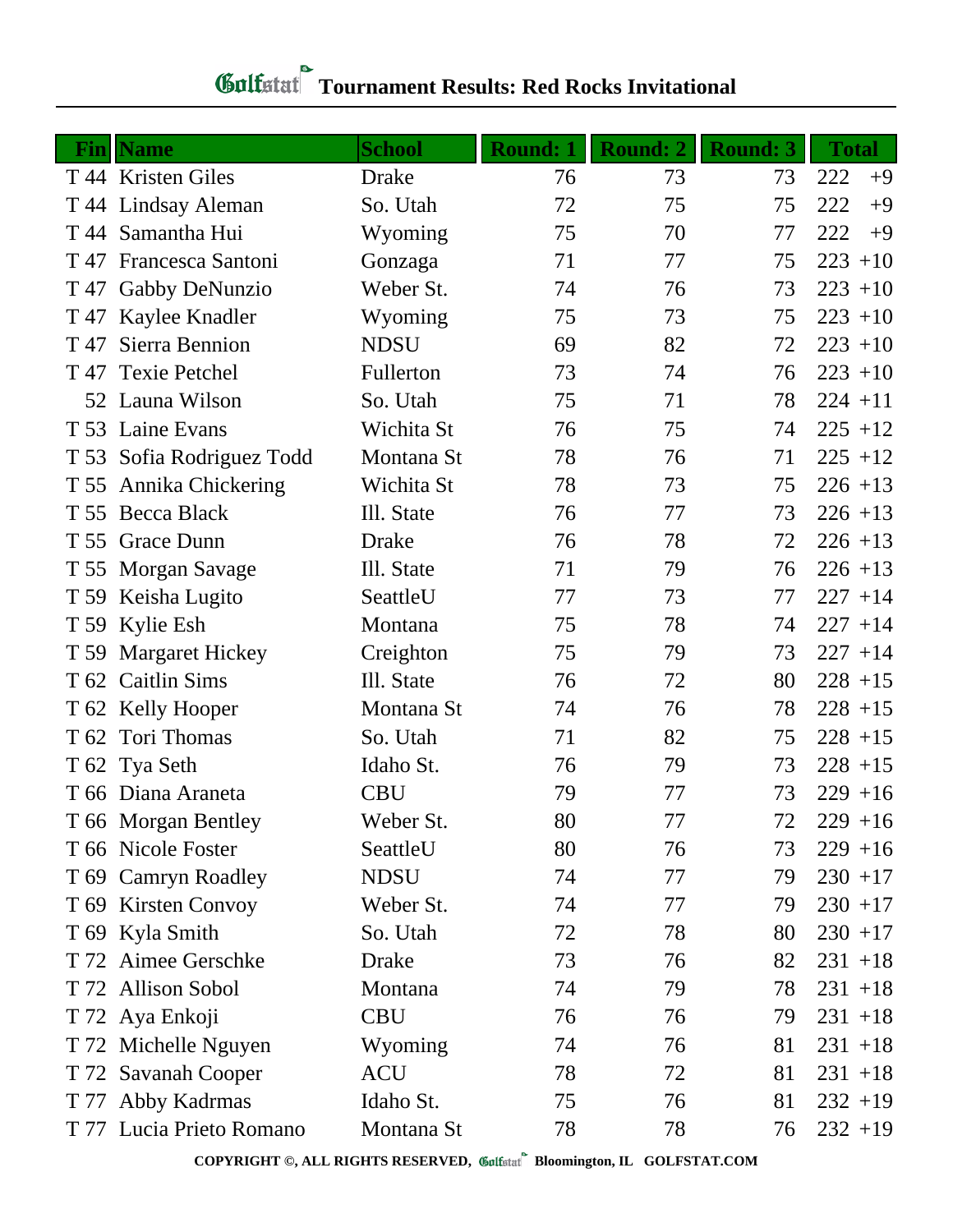### **Tournament Results: Red Rocks Invitational**

| Finl | <b>Name</b>             | <b>School</b>   | <b>Round: 1</b> | Round: 2 | <b>Round: 3</b> | <b>Total</b> |
|------|-------------------------|-----------------|-----------------|----------|-----------------|--------------|
| T 77 | Sigurlaug Jonsdottir    | <b>Drake</b>    | 77              | 82       | 73              | $232 + 19$   |
|      | T 80 Coral Schulz       | Montana St      | 76              | 74       | 83              | $233 + 20$   |
|      | T 80 Faith D'Ortenzio   | Montana         | 77              | 82       | 74              | $233 + 20$   |
|      | T 80 Jamee Jorgensen    | <b>SFA</b>      | 76              | 78       | 79              | $233 + 20$   |
|      | T 80 Rachel Grenko      | Creighton       | 79              | 76       | 78              | $233 + 20$   |
| T 80 | Sara Padilla            | No Arizona      | 77              | 80       | 76              | $233 + 20$   |
| T 80 | <b>Sarah Hankins</b>    | Wyoming         | 75              | 79       | 79              | $233 + 20$   |
|      | T 86 Kameryn Basye      | Weber St.       | 77              | 79       | 78              | $234 + 21$   |
|      | T 86 Tyler Erickson     | Idaho St.       | 76              | 79       | 79              | $234 + 21$   |
|      | T 88 Clare Dittemore    | Montana St      | 80              | 72       | 83              | $235 + 22$   |
|      | T 88 Tatum King         | Ill. State      | 82              | 75       | 78              | $235 + 22$   |
|      | T 90 Brooklyn VanBebber | Montana         | 75              | 78       | 83              | $236 + 23$   |
|      | T 90 Lexi Hamel         | So. Utah        | 81              | 82       | 73              | $236 + 23$   |
|      | T 90 Teigan Avery       | Montana         | 81              | 75       | 80              | $236 + 23$   |
| 93   | Paola Cortes-Ortiz      | <b>SFA</b>      | 76              | 81       | 80              | $237 + 24$   |
| 94   | Maria Prado             | <b>NM</b> State | 80              | 77       | 81              | $238 + 25$   |
| 95   | Kelly Yang              | <b>SFA</b>      | 77              | 81       | 81              | $239 + 26$   |
| T 96 | Emma Sutton             | Ill. State      | 83              | 77       | 80              | $240 + 27$   |
|      | T 96 Jordan Martin      | <b>CBU</b>      | 75              | 82       | 83              | $240 + 27$   |
|      | T 96 Lydia Austin       | Weber St.       | 81              | 86       | 73              | $240 +27$    |
|      | T 99 Lilly Navarre      | Montana St      | 80              | 79       | 82              | $241 + 28$   |
|      | T 99 Paige Seiser       | Ill. State      | 83              | 76       | 82              | $241 + 28$   |
| 101  | <b>Sydney Gillespie</b> | Creighton       | 84              | 79       | 79              | $242 + 29$   |
| 102  | Cristiana Ciasca        | Wyoming         | 77              | 83       | 88              | $248 + 35$   |
| 103  | <b>Hadley Hersh</b>     | Idaho St.       | 84              | 88       | 83              | $255 + 42$   |
|      | 104 Brooke Williams     | Idaho St.       | 91              | 94       | 88              | $273 + 60$   |
|      | <b>DNF</b> Nina Novilla | Gonzaga         | 71              |          | 80              |              |

| <b>TEAM STATISTICS:</b> |               |              |                      |  |
|-------------------------|---------------|--------------|----------------------|--|
| <b>Average Score:</b>   | 292.56        |              | 298.33 295.39 295.43 |  |
| Rounds Below Par:       | $\mathcal{L}$ | $\mathbf{U}$ |                      |  |
| Rounds Even Par:        |               |              |                      |  |
| Rounds Above Par:       | 15            |              |                      |  |